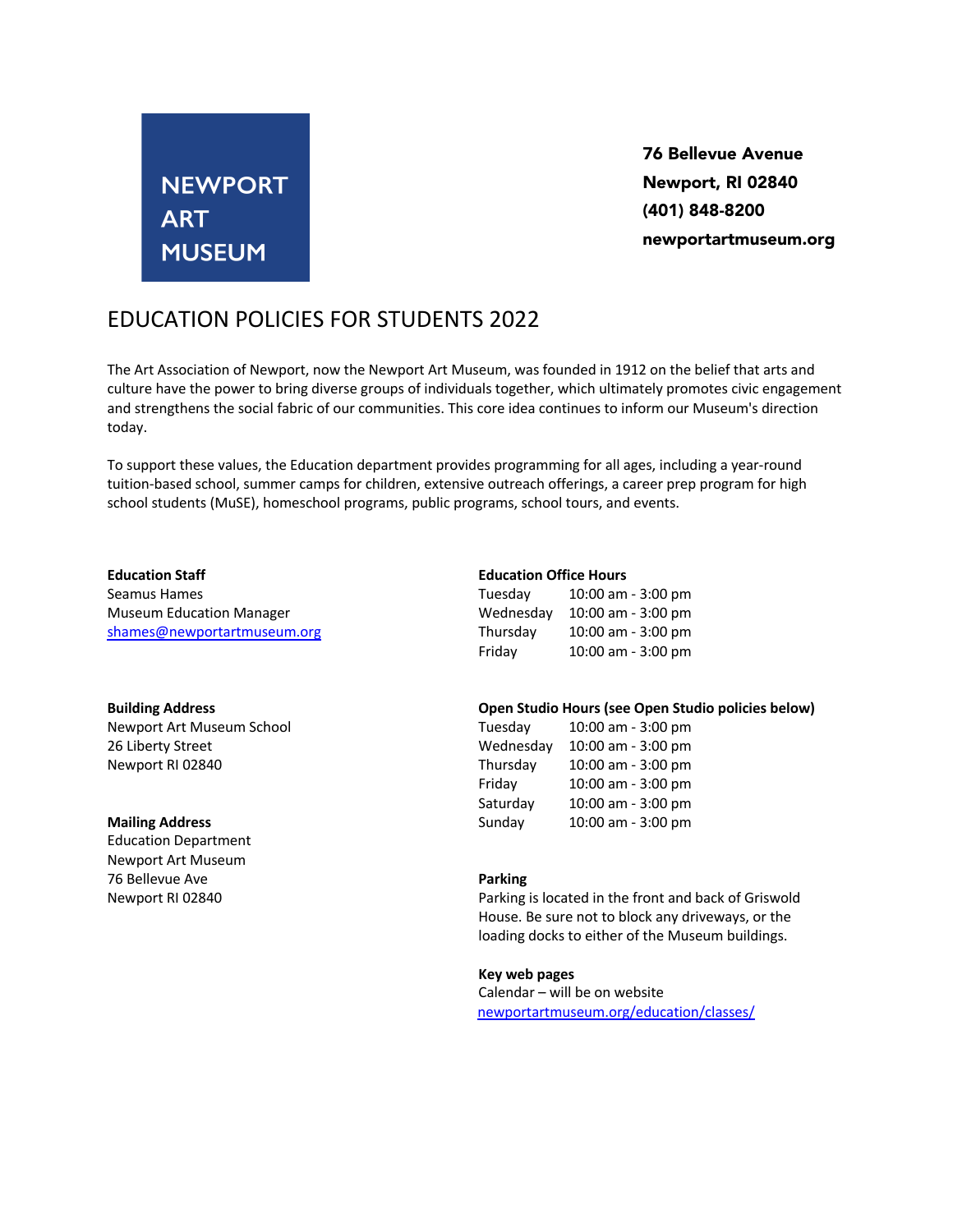### **General Policies**

### **Safe Space**

Newport Art Museum provides its students and guests an environment that is physically and emotionally safe for all. By participating in our programs, you can expect to engage with people of diverse backgrounds, needs, and abilities. We expect that people here of all ages demonstrate safe, respectful, and appropriate behavior. We reserve the right to suspend or dismiss students at any time for conduct that we deem detrimental to our community, or that violates state and federal laws. Students who are removed from a class or camp due to conduct violations will not receive a refund.

### **Non-Discrimination Notice**

Newport Art Museum does not discriminate on the basis of race, color, religion, age, sex, sexual orientation, gender identity or expression, disability, national origin, veteran status, or any other characteristic protected by law in admission to, participation in, or administration of its educational programs and activities; in employment; or in its other programs and activities.

### **Accommodations for People with Disabilities**

If you require any accommodations to participate in any of our offerings, please contact the Museum Education Manager at the time of registration. Requests may take over two weeks to arrange, so make your formal requests as early as possible.

### **Photography and Videography Notice**

The Museum occasionally photographs its programs, participants, and work created in our programs, for use in promotional materials. You may at any time ask that you not be photographed, or contact us if there is an image in use that you want removed from our website or social media. All photographs taken by our staff for Museum purposes are property of Newport Art Museum.

### **Inclement Weather**

Newport Art Museum announces its closures via our website and Facebook. If you are driving across the bridges, check the RI Transit and Bridge Authority for travel alerts. The Education team will determine 24 hours in advance whether to close the School, when possible. We are not able to contact students directly about closures. We will work with our instructors to determine a makeup date, if possible.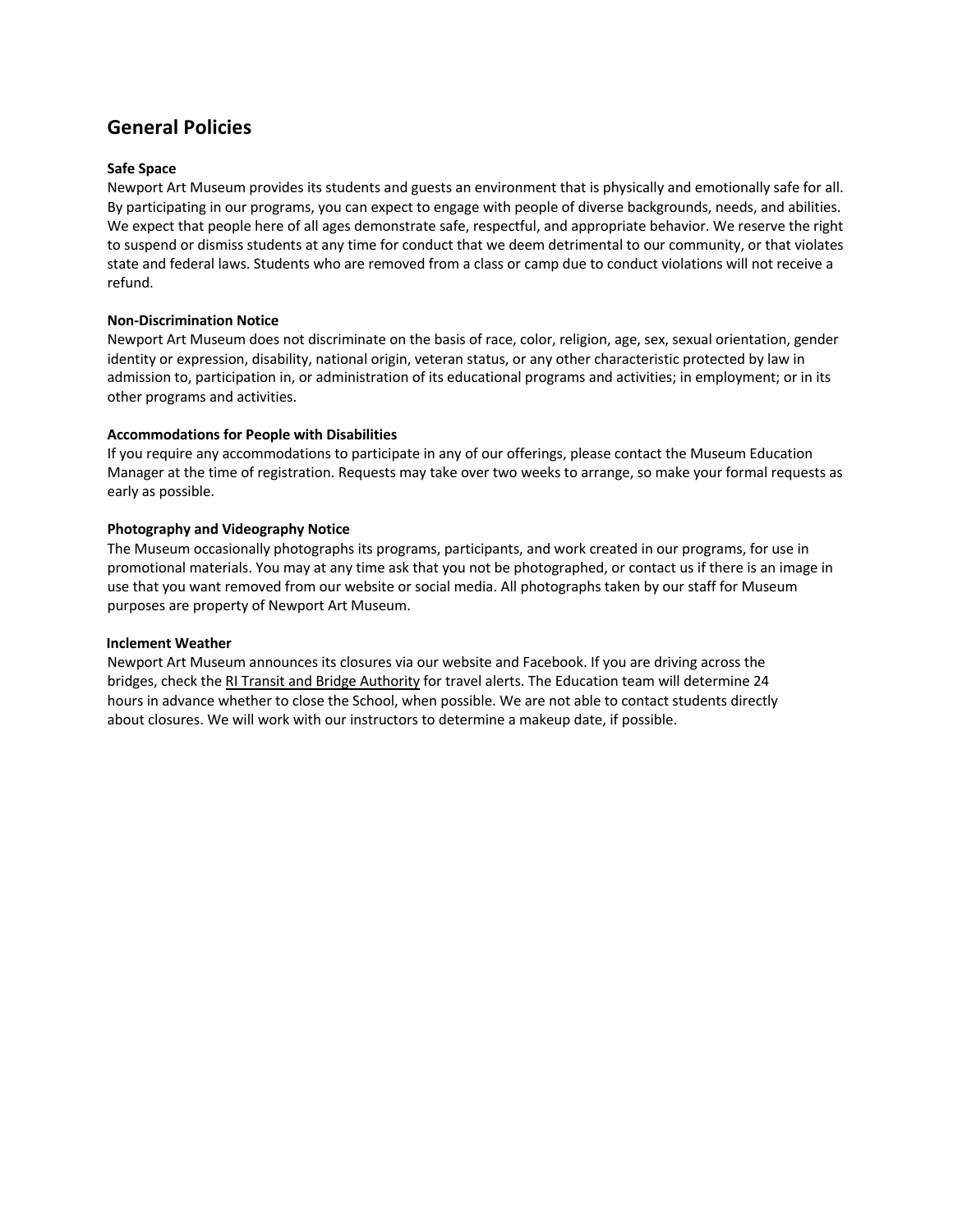### **Financial Policies**

### **Discounts**

Newport Art Museum members receive a discount on tuition for courses and camps in our School. Select workshops and classes are ineligible for the member discount. The discount does not apply to fees or transportation costs. To receive this discount, log in to our website with the email address associated with your membership. Once logged in, the discount is automatically applied for all active members. If you are logged in and are not seeing the member discount being applied, please contact our membership department to confirm that your membership is up to date. For further directions on logging into our new website, see Registration FAQ's.

### **Scholarships**

Thanks to a number of generous individual and corporate sponsors, we can offer need-based scholarship, with preference given to children and youth. To apply for a scholarship, complete the scholarship application form a minimum of two weeks before the class start date.

### **Registering for a class**

All registrations and payments for classes are done online via our website. If you must pay by cash or check, stop by our Education Office to register through our website and submit your payment in person. We are unable to reserve seats in any classes, so be sure to register early.

If your registration is being paid by an institution, or if you are an institution paying for someone's registration, contact Museum Education Manager at shames@newporartmuseum.org.

### **Withdrawing + refunds**

If you'd like to withdraw from a course, notify the Museum Education Manager in writing via email. To receive a refund on tuition, written notice must be submitted a minimum of 5 business days prior to the class start date. Tuition is refunded according to the date of receipt of your written withdrawal notice; fees such as material, model, and firing fees are non-refundable after the first class. There is a \$25 processing fee per course for all withdrawals. Notification of withdrawal received through our instructors does not constitute official notice. Payments made through our website will be returned to the card charged; it may take up to four weeks to receive a refund for payments made by check. We do not prorate to attend part of a course. Students who are removed from a class or camp due to safe space policy violations will not receive a refund.

### **Course cancellations**

Courses that do not meet minimum enrollment requirements will be cancelled a minimum of one week before the course start date, and enrolled students will be notified by email. If your course is cancelled, you will be given a full refund. Refunds may take up to four weeks to process, and will be issued according to the original payment method. We are not responsible for the costs of supplies purchased in advance.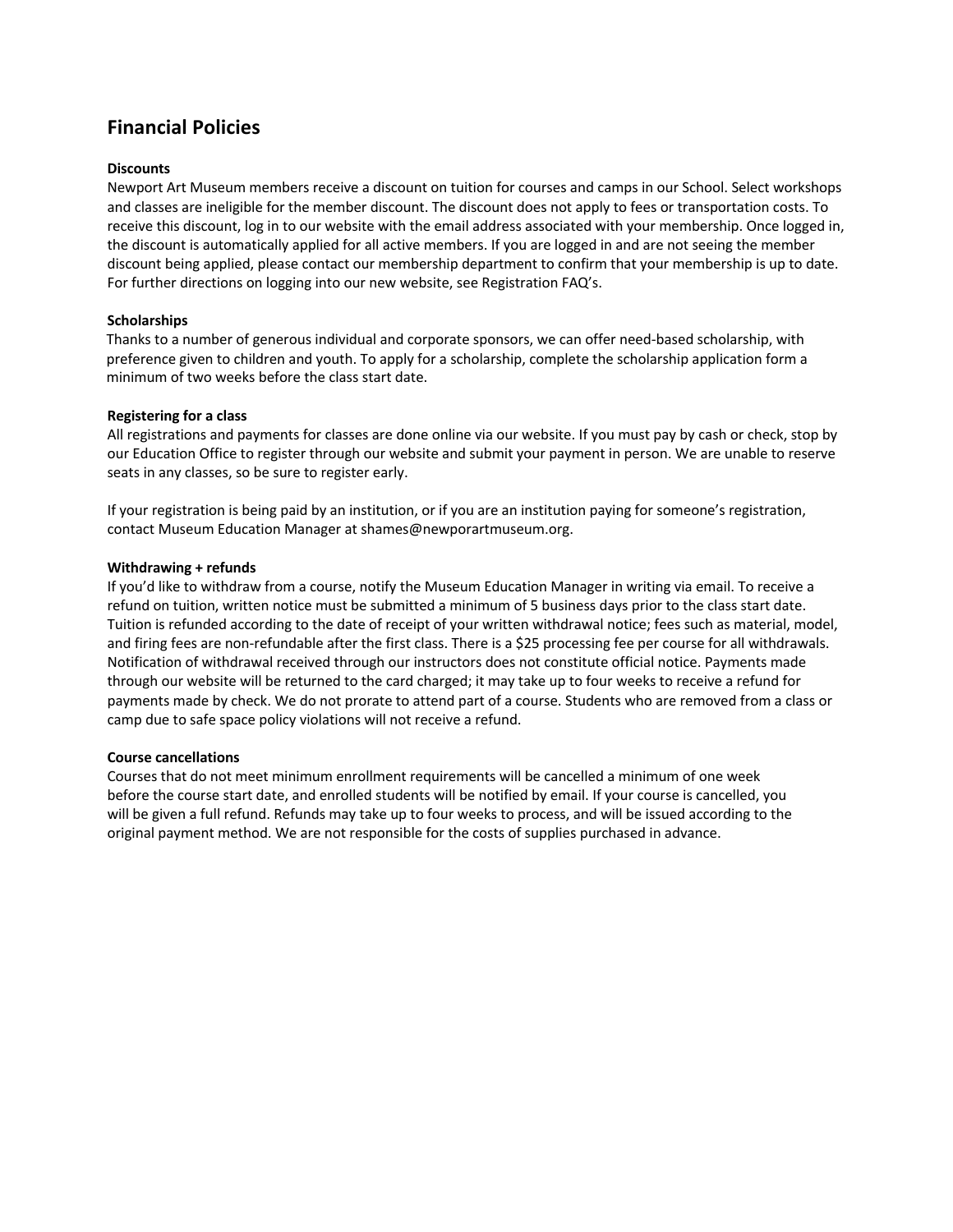### **Studio use**

### Current Ceramics students

Students currently enrolled in select classes are invited to unlimited access to our print and clay studios during Education Office hours, Tuesdays - Fridays 10:00 a.m. - 3:00 p.m. We ask that everyone sign in and out at the entrance so that we have a record of who is in our spaces.

### Ceramics Open Studio renters

Open Studio renters may access the studios during Ceramics Open Studio hours, Tuesdays - Sundays 10:00 a.m. - 3:00 p.m. Hours may be purchased in blocks of studio time for \$10/hour, or for \$120/month (NAM Members \$100). Only those who've attended studio orientations with our Ceramics Studio Manager may attend our open studio program. Please contact shames@newportartmuseum.org for information on attending an open studio orientation. Once approved, simply show up during studio hours and stop in the office to pay for the time, or leave your payment in the box on the office door if the office is closed.

### Clay

All clay used in our studios must be purchased through the School; no outside clay is permitted in the studio or kilns. You can purchase your clay in the Education office. We charge \$40 for a 25lb bag of clay. We accept payments of cash or check.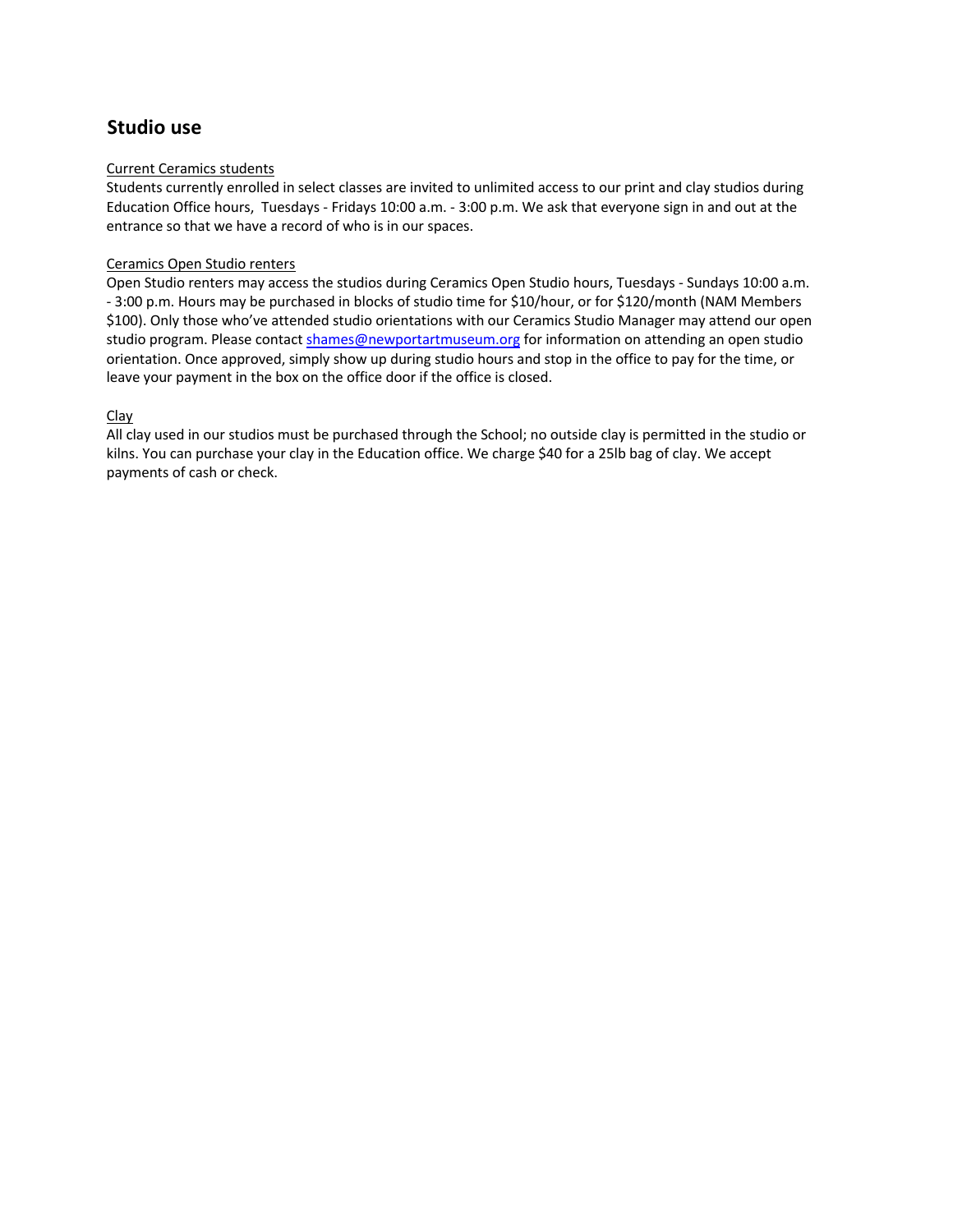### **Registration FAQ's**

What do I do if I had an account on your old website?

#### Current Museum Members

If you were a museum member as of November 2018, we've created a member account for you, linked to the email account associated with your membership. If you haven't already done so, you'll need to follow the simple directions below to activate your account:

Go to https://newportartmuseum.org/my-account/lost-password Enter your email address You will receive an email from hello@newportartmuseum Follow the link in that email to create a password Log in

Your new account login will replace all previous Museum logins. Once you've activated your account your membership will be linked and you'll then have access to all membership privileges. You can also find additional information about Museum member account activation and log in on our website: https://newportartmuseum.org/member-account-information.

#### Become a Museum Member:

To purchase a membership go to https://newportartmuseum.org/join and select the membership level you prefer, then click 'add to cart'. Follow the steps to complete your order, and an account will be created for you with your membership, and your account details will be emailed to you.

After you've created your account, you can log in and view orders, check your membership status, update your account information, and more at https://newportartmuseum.org/my-account

Create a General Museum Account:

Go to https://newportartmuseum.org/my-account - under 'Create a new account,' fill out an email and password and click 'Register'. You will be logged in, and your account details will be emailed to you.

I forgot my username/password. How do I retrieve it?

Go to https://newportartmuseum.org/my-account/lost-password Enter your email address You will receive an email from hello@newportartmuseum Follow the link in that email to create a password Log in

What should I do if my member discount is not being applied?

First, see the above regarding accounts that were on our old website. If that does not apply to you, please contact our membership department to confirm that your membership is up to date.